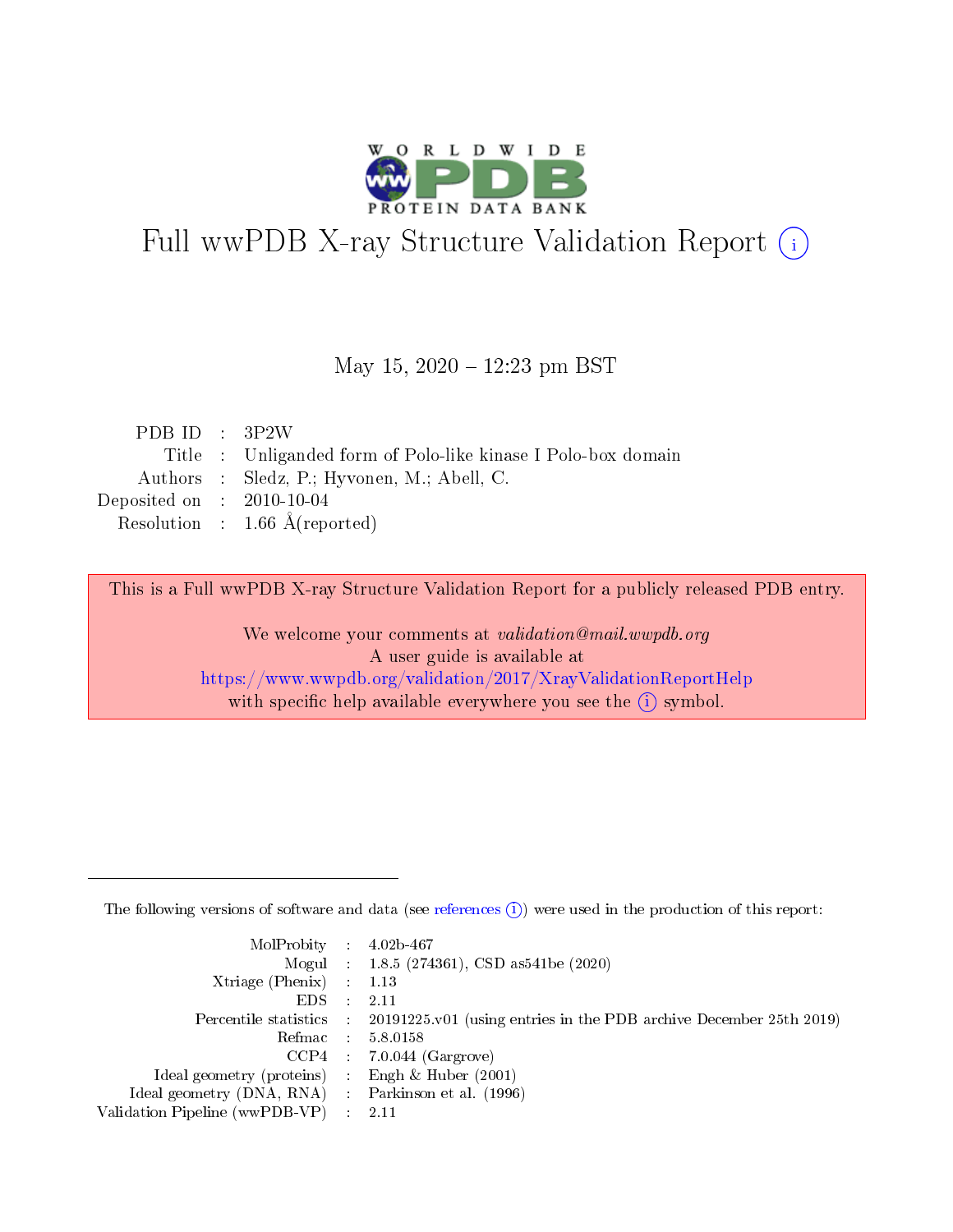# 1 [O](https://www.wwpdb.org/validation/2017/XrayValidationReportHelp#overall_quality)verall quality at a glance  $(i)$

The following experimental techniques were used to determine the structure: X-RAY DIFFRACTION

The reported resolution of this entry is 1.66 Å.

Percentile scores (ranging between 0-100) for global validation metrics of the entry are shown in the following graphic. The table shows the number of entries on which the scores are based.



| Metric                | Whole archive<br>$(\#\text{Entries})$ | <b>Similar resolution</b><br>$(\#\text{Entries},\,\text{resolution}\,\,\text{range}(\textup{\AA}))$ |  |  |
|-----------------------|---------------------------------------|-----------------------------------------------------------------------------------------------------|--|--|
| $R_{free}$            | 130704                                | $1827(1.66-1.66)$                                                                                   |  |  |
| Clashscore            | 141614                                | $1931(1.66-1.66)$                                                                                   |  |  |
| Ramachandran outliers | 138981                                | $1891(1.66-1.66)$                                                                                   |  |  |
| Sidechain outliers    | 138945                                | 1891 (1.66-1.66)                                                                                    |  |  |
| RSRZ outliers         | 127900                                | $1791(1.66-1.66)$                                                                                   |  |  |

The table below summarises the geometric issues observed across the polymeric chains and their fit to the electron density. The red, orange, yellow and green segments on the lower bar indicate the fraction of residues that contain outliers for  $>=3, 2, 1$  and 0 types of geometric quality criteria respectively. A grey segment represents the fraction of residues that are not modelled. The numeric value for each fraction is indicated below the corresponding segment, with a dot representing fractions  $\epsilon=5\%$  The upper red bar (where present) indicates the fraction of residues that have poor fit to the electron density. The numeric value is given above the bar.

| Mol | $\sim$ $\sim$<br>hain | Length      | Quality of chain |    |    |  |  |  |  |
|-----|-----------------------|-------------|------------------|----|----|--|--|--|--|
|     |                       |             | 3%               |    |    |  |  |  |  |
| л.  | . .                   | ດາ ດ<br>∠∪∠ | 85%              | 9% | 6% |  |  |  |  |

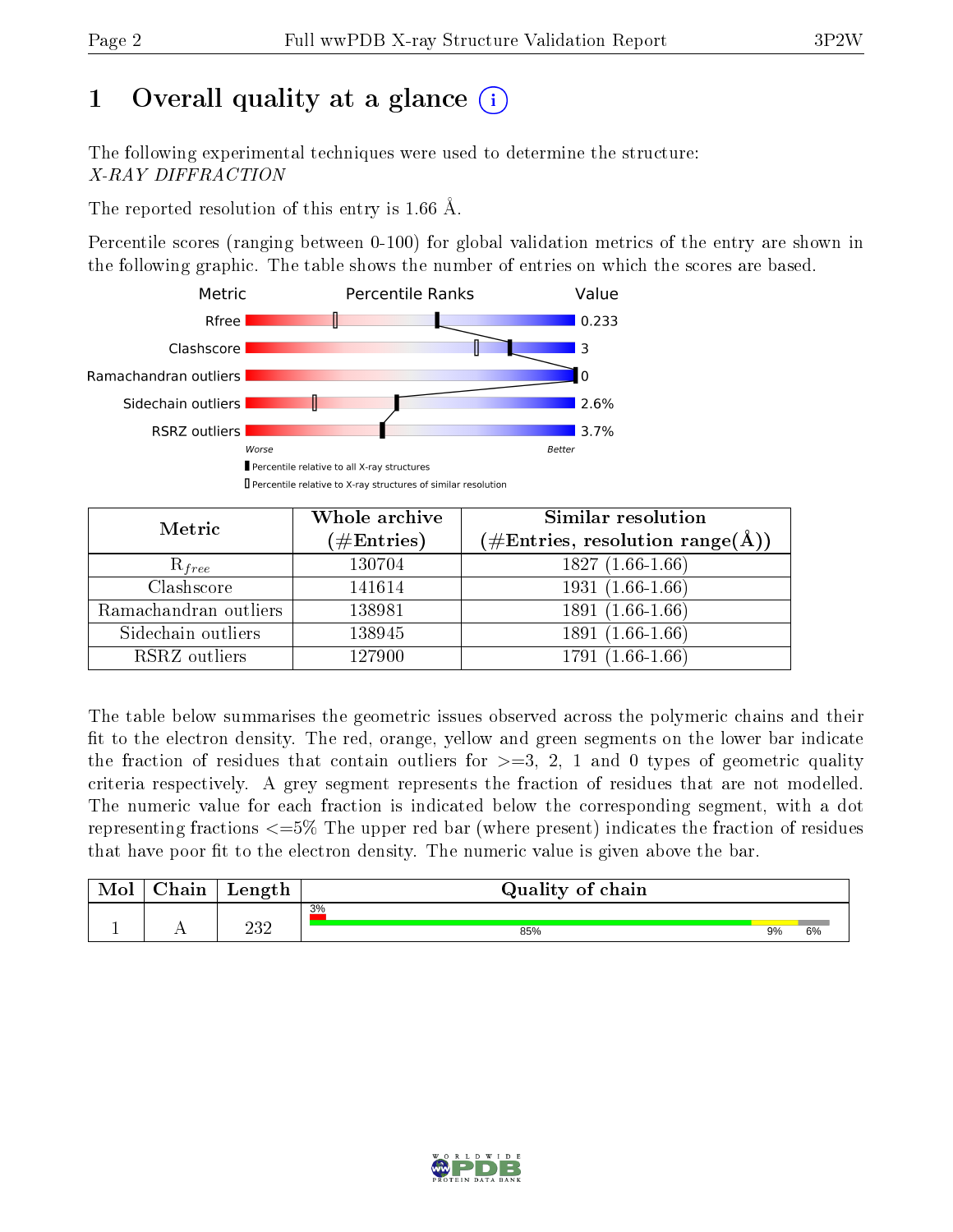# 2 Entry composition (i)

There are 4 unique types of molecules in this entry. The entry contains 2058 atoms, of which 0 are hydrogens and 0 are deuteriums.

In the tables below, the ZeroOcc column contains the number of atoms modelled with zero occupancy, the AltConf column contains the number of residues with at least one atom in alternate conformation and the Trace column contains the number of residues modelled with at most 2 atoms.

Molecule 1 is a protein called Serine/threonine-protein kinase PLK1.

| Mol | Chain Residues | Atoms        |     |     |     |  | $\mid$ ZeroOcc $\mid$ AltConf $\mid$ Trace $\mid$ |  |
|-----|----------------|--------------|-----|-----|-----|--|---------------------------------------------------|--|
|     | 219            | Total<br>829 | 163 | 311 | 343 |  |                                                   |  |

There are 8 discrepancies between the modelled and reference sequences:

| Chain | Residue | Modelled   | Actual | Comment                            | Reference         |
|-------|---------|------------|--------|------------------------------------|-------------------|
| А     |         | <b>GLY</b> |        | <b>EXPRESSION TAG   UNP P53350</b> |                   |
|       | 2       | <b>PRO</b> |        | <b>EXPRESSION TAG   UNP P53350</b> |                   |
|       | 3       | <b>LEU</b> |        | <b>EXPRESSION TAG   UNP P53350</b> |                   |
|       |         | GLY.       |        | <b>EXPRESSION TAG   UNP P53350</b> |                   |
| А     | 5       | SER.       |        | <b>EXPRESSION TAG   UNP P53350</b> |                   |
|       | 6       | <b>PRO</b> |        | <b>EXPRESSION TAG   UNP P53350</b> |                   |
|       |         | <b>GLU</b> |        | <b>EXPRESSION TAG</b>              | <b>UNP P53350</b> |
|       |         | <b>PHE</b> |        | <b>EXPRESSION TAG</b> UNP P53350   |                   |

• Molecule 2 is SULFATE ION (three-letter code: SO4) (formula:  $O_4S$ ).



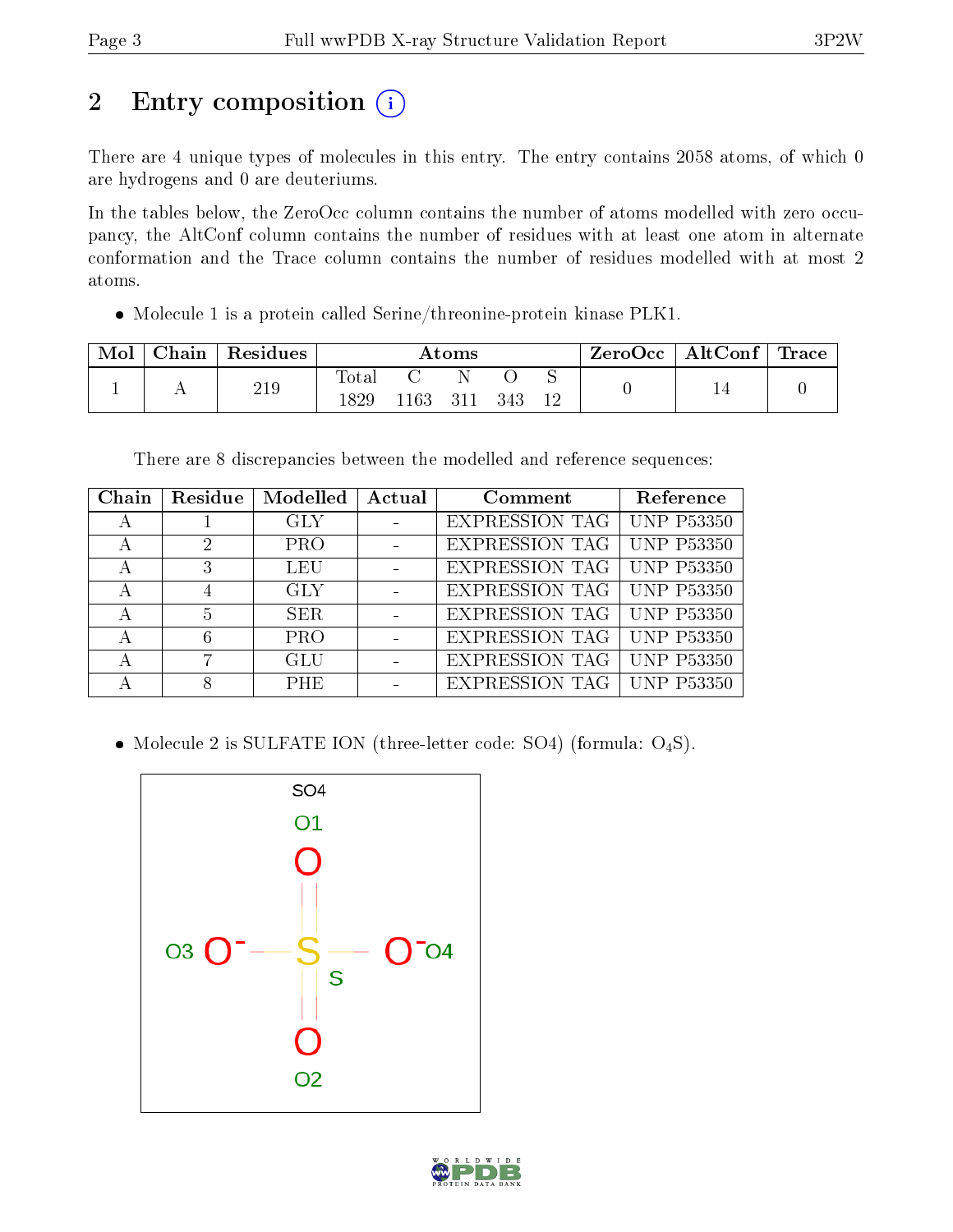|  | $Mol$   Chain   Residues | Atoms     | ZeroOcc   AltConf |
|--|--------------------------|-----------|-------------------|
|  |                          | Total O S |                   |
|  |                          | Total O S |                   |

• Molecule 3 is GLYCEROL (three-letter code: GOL) (formula:  $C_3H_8O_3$ ).



|  | Mol   Chain   Residues | Atoms                                   | $ZeroOcc \   \ AltConf \  $ |
|--|------------------------|-----------------------------------------|-----------------------------|
|  |                        | Total C O<br>$3 \quad 3$                |                             |
|  |                        | Total C O<br>$\overline{3}$<br>6.<br>-3 |                             |
|  |                        | Total C O<br>3<br>3                     |                             |

• Molecule 4 is water.

|  | $Mol$   Chain   Residues | Atoms                 | $ZeroOcc$   AltConf |  |
|--|--------------------------|-----------------------|---------------------|--|
|  | $201\,$                  | Total<br>$20^{\circ}$ |                     |  |

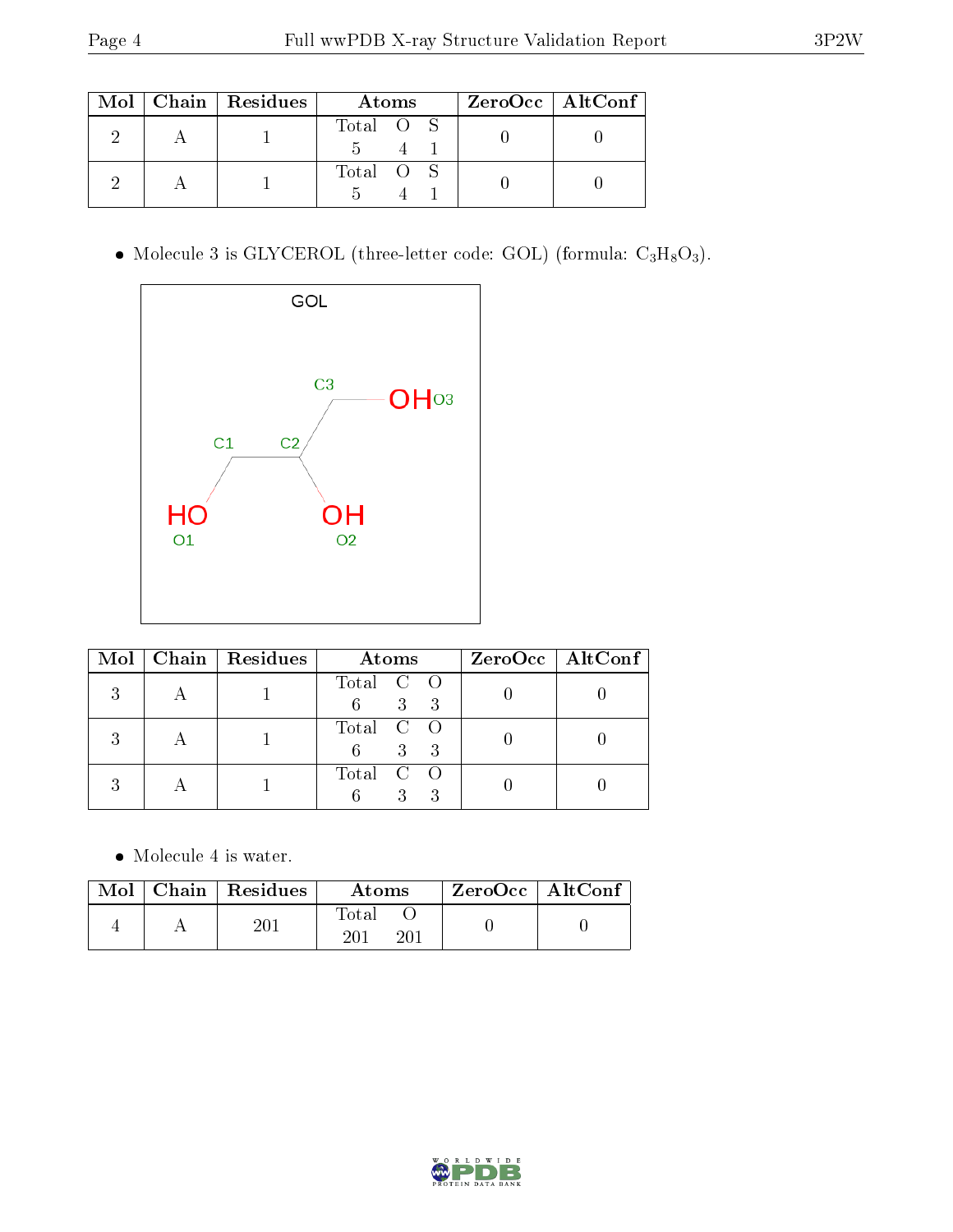## 3 Residue-property plots  $(i)$

These plots are drawn for all protein, RNA and DNA chains in the entry. The first graphic for a chain summarises the proportions of the various outlier classes displayed in the second graphic. The second graphic shows the sequence view annotated by issues in geometry and electron density. Residues are color-coded according to the number of geometric quality criteria for which they contain at least one outlier: green  $= 0$ , yellow  $= 1$ , orange  $= 2$  and red  $= 3$  or more. A red dot above a residue indicates a poor fit to the electron density (RSRZ  $> 2$ ). Stretches of 2 or more consecutive residues without any outlier are shown as a green connector. Residues present in the sample, but not in the model, are shown in grey.

• Molecule 1: Serine/threonine-protein kinase PLK1



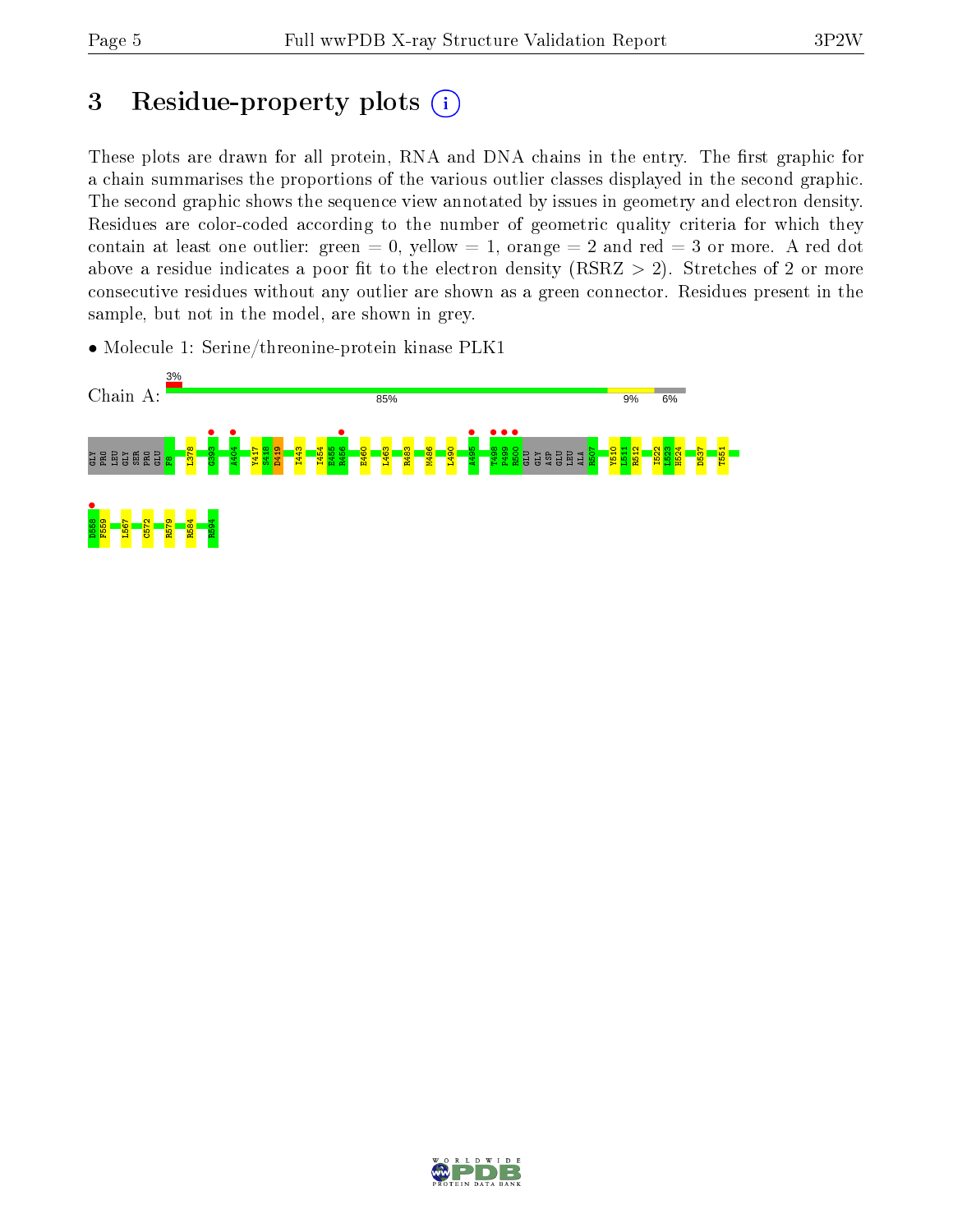## 4 Data and refinement statistics  $(i)$

| Property                                                             | Value                                           | Source     |
|----------------------------------------------------------------------|-------------------------------------------------|------------|
| Space group                                                          | P 1 21 1                                        | Depositor  |
| Cell constants                                                       | 98.88Å<br>$33.46\text{\AA}$<br>36.14Å           | Depositor  |
| a, b, c, $\alpha$ , $\beta$ , $\gamma$                               | $90.00^{\circ}$ $98.48^{\circ}$ $90.00^{\circ}$ |            |
| Resolution $(A)$                                                     | $49.45 - 1.66$                                  | Depositor  |
|                                                                      | 35.74<br>$-1.66$                                | <b>EDS</b> |
| % Data completeness                                                  | $\overline{98.1}$ (49.45-1.66)                  | Depositor  |
| (in resolution range)                                                | $98.1(35.74-1.66)$                              | <b>EDS</b> |
| $R_{merge}$                                                          | (Not available)                                 | Depositor  |
| $\mathbf{R}_{sym}$                                                   | (Not available)                                 | Depositor  |
| $\langle I/\sigma(I) \rangle$ <sup>1</sup>                           | $2.65$ (at 1.66Å)                               | Xtriage    |
| Refinement program                                                   | REFMAC 5.5.0109                                 | Depositor  |
|                                                                      | $0.205$ ,<br>0.232                              | Depositor  |
| $R, R_{free}$                                                        | $0.205$ ,<br>0.233                              | DCC        |
| $R_{free}$ test set                                                  | 1355 reflections $(5.02\%)$                     | wwPDB-VP   |
| Wilson B-factor $(A^2)$                                              | 17.6                                            | Xtriage    |
| Anisotropy                                                           | 0.255                                           | Xtriage    |
| Bulk solvent $k_{sol}(e/\mathring{A}^3)$ , $B_{sol}(\mathring{A}^2)$ | $0.38$ , 40.8                                   | <b>EDS</b> |
| L-test for twinning <sup>2</sup>                                     | $< L >$ = 0.48, $< L2 >$ = 0.30                 | Xtriage    |
| Estimated twinning fraction                                          | No twinning to report.                          | Xtriage    |
| $F_o, F_c$ correlation                                               | 0.95                                            | <b>EDS</b> |
| Total number of atoms                                                | 2058                                            | wwPDB-VP   |
| Average B, all atoms $(A^2)$                                         | 10.0                                            | wwPDB-VP   |

Xtriage's analysis on translational NCS is as follows: The largest off-origin peak in the Patterson function is 8.77% of the height of the origin peak. No significant pseudotranslation is detected.

<sup>&</sup>lt;sup>2</sup>Theoretical values of  $\langle |L| \rangle$ ,  $\langle L^2 \rangle$  for acentric reflections are 0.5, 0.333 respectively for untwinned datasets, and 0.375, 0.2 for perfectly twinned datasets.



<span id="page-5-1"></span><span id="page-5-0"></span><sup>1</sup> Intensities estimated from amplitudes.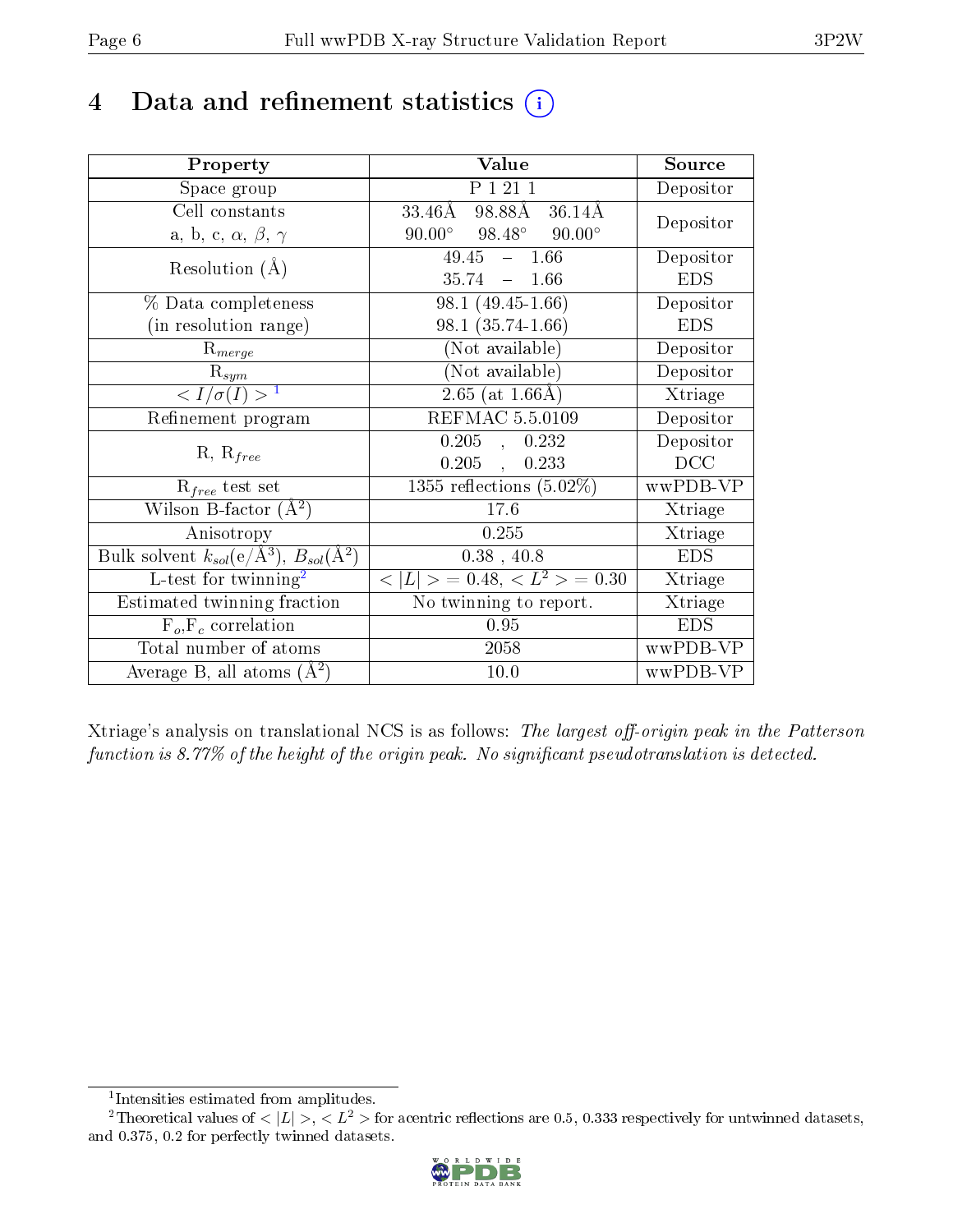# 5 Model quality  $(i)$

## 5.1 Standard geometry  $(i)$

Bond lengths and bond angles in the following residue types are not validated in this section: GOL, SO4

The Z score for a bond length (or angle) is the number of standard deviations the observed value is removed from the expected value. A bond length (or angle) with  $|Z| > 5$  is considered an outlier worth inspection. RMSZ is the root-mean-square of all Z scores of the bond lengths (or angles).

| $Mol$   Chain |      | Bond lengths                    | Bond angles |        |  |
|---------------|------|---------------------------------|-------------|--------|--|
|               |      | RMSZ $ #Z  > 5$ RMSZ $ #Z  > 5$ |             |        |  |
|               | 0.34 | 0/1902                          | 0.52        | 0/2571 |  |

There are no bond length outliers.

There are no bond angle outliers.

There are no chirality outliers.

There are no planarity outliers.

## 5.2 Too-close contacts  $(i)$

In the following table, the Non-H and H(model) columns list the number of non-hydrogen atoms and hydrogen atoms in the chain respectively. The H(added) column lists the number of hydrogen atoms added and optimized by MolProbity. The Clashes column lists the number of clashes within the asymmetric unit, whereas Symm-Clashes lists symmetry related clashes.

|  |      |      | Mol   Chain   Non-H   H(model)   H(added)   Clashes   Symm-Clashes |
|--|------|------|--------------------------------------------------------------------|
|  | 1829 | 1815 |                                                                    |
|  |      |      |                                                                    |
|  |      |      |                                                                    |
|  | 201  |      |                                                                    |
|  | 2058 | 1839 |                                                                    |

The all-atom clashscore is defined as the number of clashes found per 1000 atoms (including hydrogen atoms). The all-atom clashscore for this structure is 3.

All (10) close contacts within the same asymmetric unit are listed below, sorted by their clash magnitude.

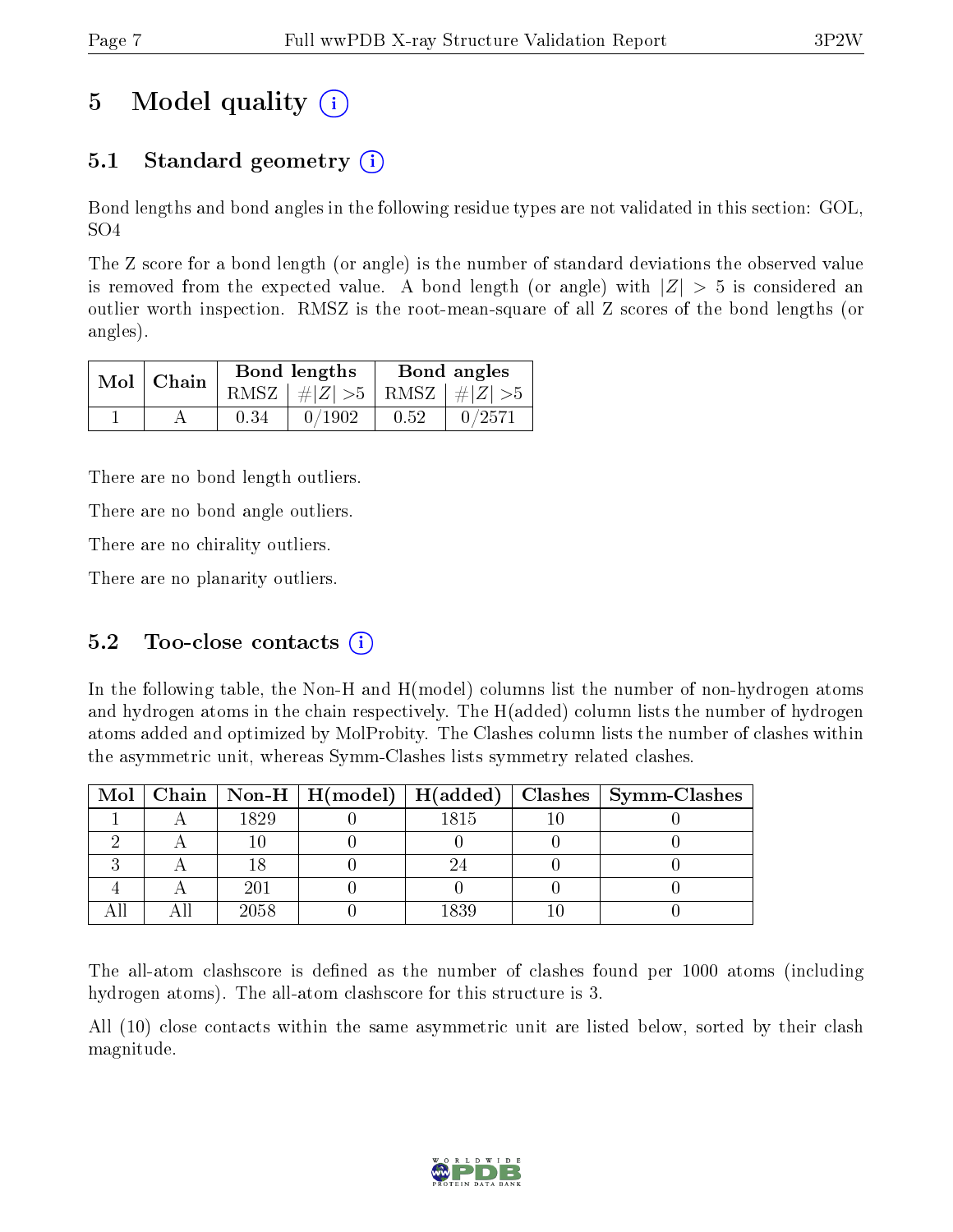| Atom-1              | Atom-2              | Interatomic<br>distance $(A)$ | Clash<br>overlap $(A)$ |
|---------------------|---------------------|-------------------------------|------------------------|
| 1: A:454: ILE: HG12 | 1:A:460[B]:GLU:HG2  | 1.85                          | 0.58                   |
| 1:A:537:ASP:OD2     | 1: A:579: ARG: NH2  | 2.41                          | 0.50                   |
| 1:A:567:LEU:HD22    | 1: A:572: CYS:HB3   | 1.93                          | 0.50                   |
| 1:A:443:ILE:HD11    | 1: A:510: TYR: HB3  | 1.93                          | 0.49                   |
| 1:A:512:ARG:HD3     | 1:A:524:HIS:CD2     | 2.49                          | 0.48                   |
| 1: A:486: MET:HG2   | 1: A:490: LEU: HD12 | 1.97                          | 0.46                   |
| 1:A:483[B]:ARG:HB3  | 1:A:483[B]:ARG:NH1  | 2.32                          | 0.45                   |
| 1: A: 551:THR: HG21 | 1: A: 559: PHE: CZ  | 2.55                          | 0.42                   |
| 1: A:522: ILE:N     | 1: A:522: ILE: HD12 | 2.35                          | 0.41                   |

There are no symmetry-related clashes.

### 5.3 Torsion angles (i)

#### 5.3.1 Protein backbone (i)

In the following table, the Percentiles column shows the percent Ramachandran outliers of the chain as a percentile score with respect to all X-ray entries followed by that with respect to entries of similar resolution.

The Analysed column shows the number of residues for which the backbone conformation was analysed, and the total number of residues.

| Mol   Chain | Analysed                               |  | Favoured   Allowed   Outliers   Percentiles |  |
|-------------|----------------------------------------|--|---------------------------------------------|--|
|             | $229/232(99\%)$   222 (97\%)   7 (3\%) |  | $\boxed{100}$ $\boxed{100}$                 |  |

There are no Ramachandran outliers to report.

#### $5.3.2$  Protein sidechains  $(i)$

In the following table, the Percentiles column shows the percent sidechain outliers of the chain as a percentile score with respect to all X-ray entries followed by that with respect to entries of similar resolution.

The Analysed column shows the number of residues for which the sidechain conformation was analysed, and the total number of residues.

| Mol   Chain | Analysed                      |        | Rotameric   Outliers   Percentiles |  |
|-------------|-------------------------------|--------|------------------------------------|--|
|             | $207/209$ (99\%)   201 (97\%) | 6 (3%) | 16 <br>42                          |  |

All (6) residues with a non-rotameric sidechain are listed below:

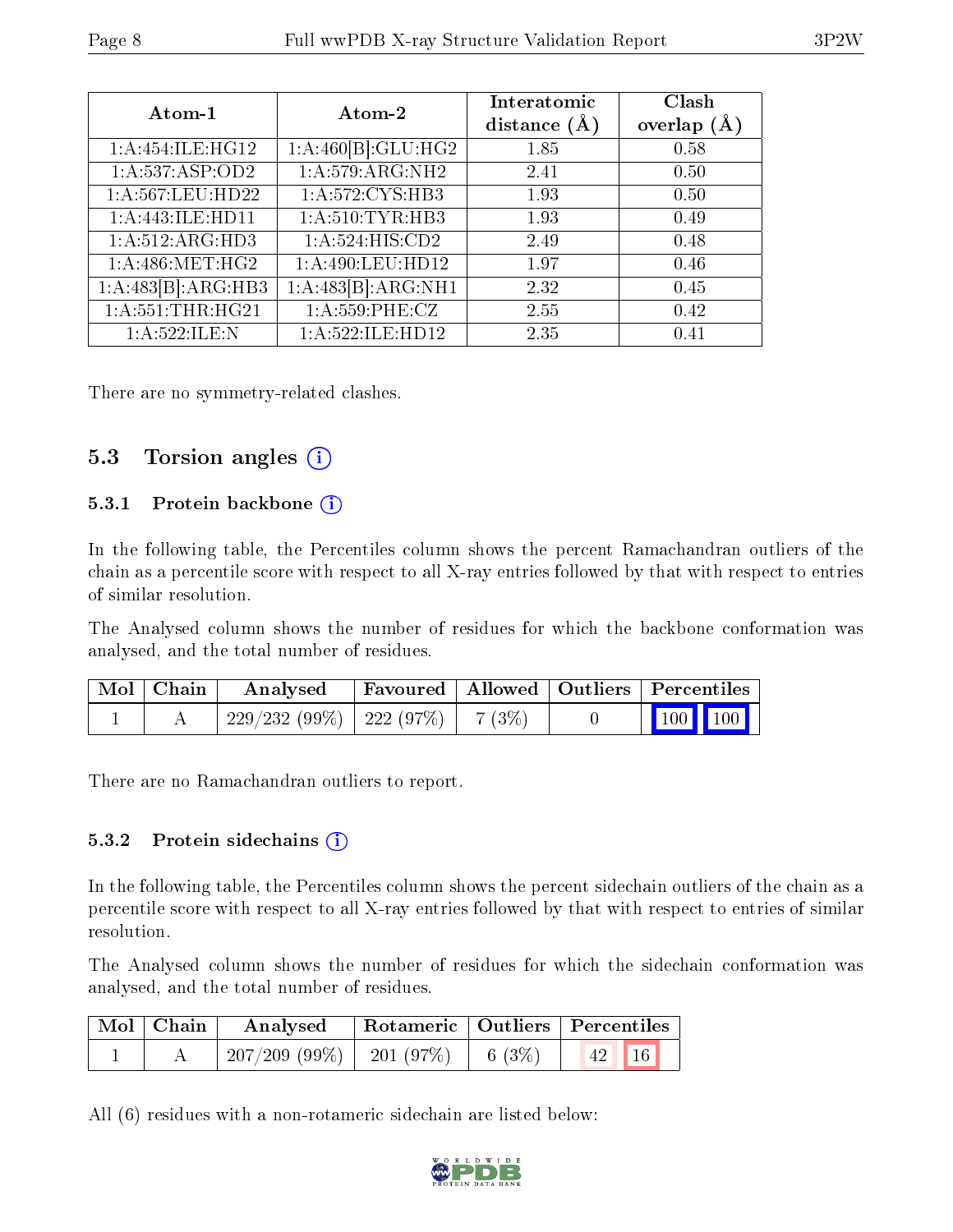| Mol | Chain | Res    | Type        |
|-----|-------|--------|-------------|
|     |       | 378    | LEU         |
|     |       | 417    | TYR         |
|     |       | 419[A] | <b>ASP</b>  |
|     |       | 419 B  | ASP         |
|     |       | 463    | LEU         |
|     |       | 584    | ${\rm ARG}$ |

Some sidechains can be flipped to improve hydrogen bonding and reduce clashes. All (4) such sidechains are listed below:

| Mol | Chain | Res | Type       |
|-----|-------|-----|------------|
|     |       | 426 | GL N       |
|     |       | 468 | <b>HIS</b> |
|     |       | 496 | <b>ASN</b> |
|     |       | 524 | HIS        |

#### 5.3.3 RNA  $(i)$

There are no RNA molecules in this entry.

#### 5.4 Non-standard residues in protein, DNA, RNA chains (i)

There are no non-standard protein/DNA/RNA residues in this entry.

#### 5.5 Carbohydrates (i)

There are no carbohydrates in this entry.

## 5.6 Ligand geometry (i)

5 ligands are modelled in this entry.

In the following table, the Counts columns list the number of bonds (or angles) for which Mogul statistics could be retrieved, the number of bonds (or angles) that are observed in the model and the number of bonds (or angles) that are dened in the Chemical Component Dictionary. The Link column lists molecule types, if any, to which the group is linked. The Z score for a bond length (or angle) is the number of standard deviations the observed value is removed from the expected value. A bond length (or angle) with  $|Z| > 2$  is considered an outlier worth inspection. RMSZ is the root-mean-square of all Z scores of the bond lengths (or angles).

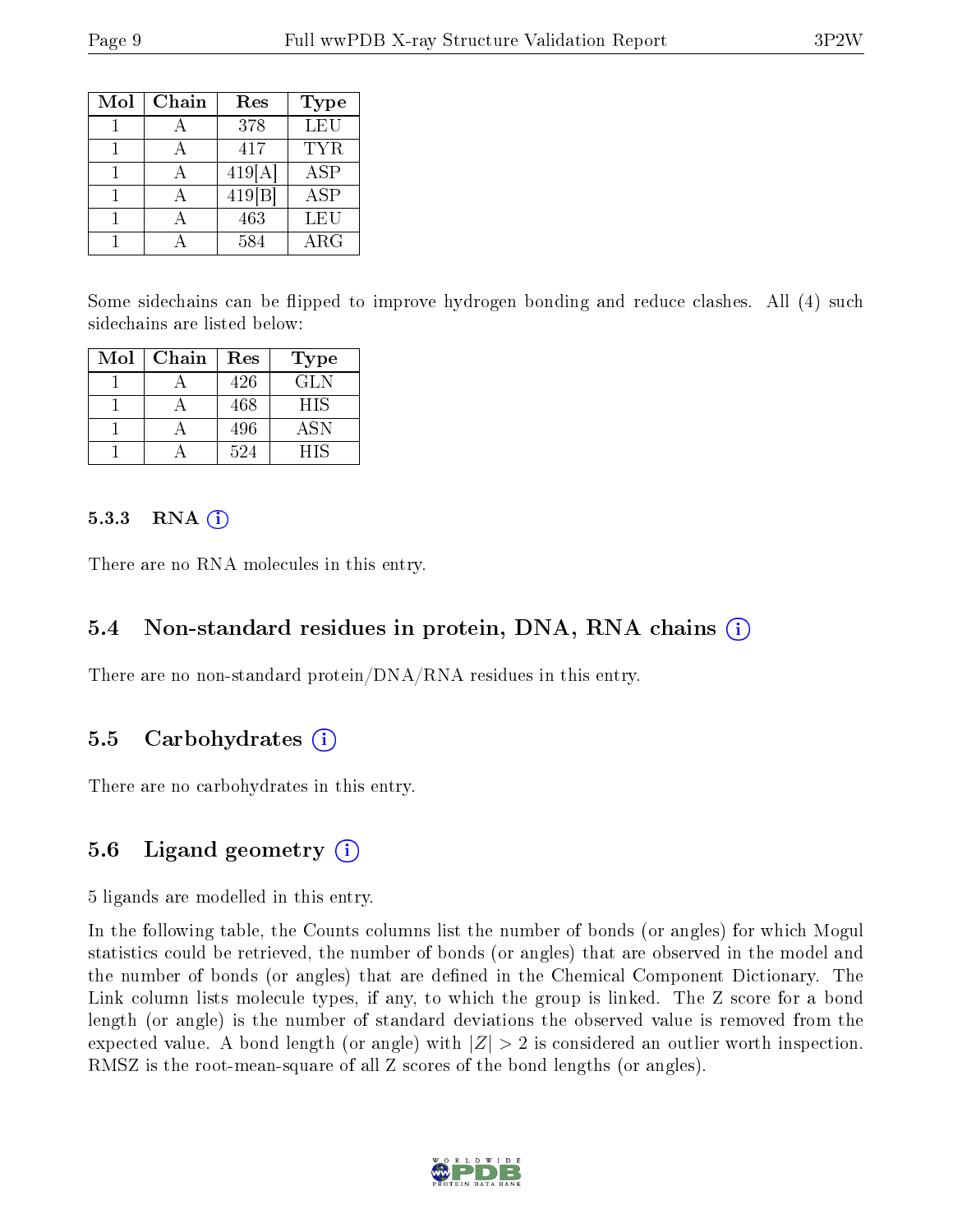| Mol            |                 |       | Res | Link                     | Bond lengths |      |         | Bond angles |      |         |
|----------------|-----------------|-------|-----|--------------------------|--------------|------|---------|-------------|------|---------|
|                | Type            | Chain |     |                          | Counts       | RMSZ | Z   > 2 | Counts      | RMSZ | Z <br># |
| $\overline{2}$ | SO <sub>4</sub> | А     | 596 | $\sim$                   | 4.4.4        | 0.09 |         | 6.6.6       | 0.08 |         |
| $\overline{2}$ | SO <sub>4</sub> | А     | 595 | $\overline{\phantom{a}}$ | 4.4.4        | 0.13 |         | 6.6.6       | 0.09 |         |
| 3              | GOL             | А     | 599 | $\overline{\phantom{a}}$ | 5,5,5        | 0.39 |         | 5,5,5       | 0.32 |         |
| 3              | GOL             |       | 598 | $\overline{\phantom{a}}$ | 5,5,5        | 0.34 |         | 5,5,5       | 0.30 |         |
| 3              | GOL             | А     | 597 | $\overline{\phantom{a}}$ | 5,5,5        | 0.40 |         | 5.5.5       | 0.25 |         |

In the following table, the Chirals column lists the number of chiral outliers, the number of chiral centers analysed, the number of these observed in the model and the number defined in the Chemical Component Dictionary. Similar counts are reported in the Torsion and Rings columns. '-' means no outliers of that kind were identified.

| Mol |     |     |                          | $Type   Chain   Res   Link   Christmas   Torsions$ | Rings |
|-----|-----|-----|--------------------------|----------------------------------------------------|-------|
|     | GOL | 599 | $\sim$                   | 2/4/4/4                                            |       |
|     | GOL | 598 | $\overline{\phantom{0}}$ | 44/4                                               |       |
|     | GOL | 597 |                          | 3/4/4/4                                            |       |

There are no bond length outliers.

There are no bond angle outliers.

There are no chirality outliers.

All (5) torsion outliers are listed below:

| Mol           | Chain | Res | <b>Type</b> | Atoms                                                          |
|---------------|-------|-----|-------------|----------------------------------------------------------------|
| $\mathcal{S}$ |       | 599 | GOL         | $O1-C1-C2-C3$                                                  |
| -3-           |       | 597 | GOL         | $O1-C1-C2-C3$                                                  |
| -3-           |       | 597 | GOL         | $C1-C2-C3-C3$                                                  |
| -3-           |       | 597 | GOL         | O <sub>2</sub> -C <sub>2</sub> -C <sub>3</sub> -O <sub>3</sub> |
| $\mathcal{R}$ |       | 599 | GOL         | $O1 - C1 - C2 - O2$                                            |

There are no ring outliers.

No monomer is involved in short contacts.

## 5.7 [O](https://www.wwpdb.org/validation/2017/XrayValidationReportHelp#nonstandard_residues_and_ligands)ther polymers  $(i)$

There are no such residues in this entry.

## 5.8 Polymer linkage issues  $(i)$

There are no chain breaks in this entry.

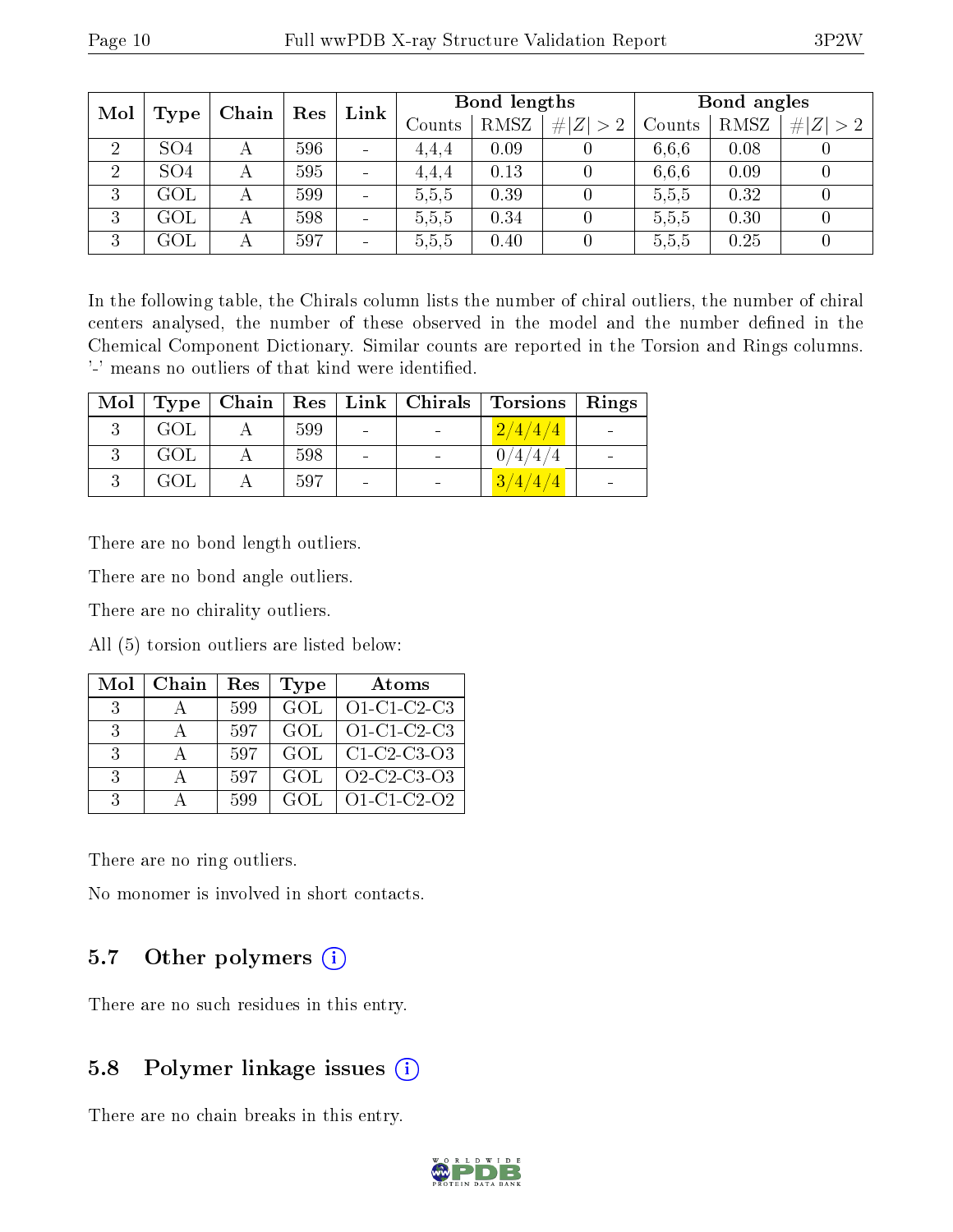## 6 Fit of model and data  $\left( \cdot \right)$

## 6.1 Protein, DNA and RNA chains (i)

In the following table, the column labelled  $#RSRZ>2'$  contains the number (and percentage) of RSRZ outliers, followed by percent RSRZ outliers for the chain as percentile scores relative to all X-ray entries and entries of similar resolution. The OWAB column contains the minimum, median,  $95<sup>th</sup>$  percentile and maximum values of the occupancy-weighted average B-factor per residue. The column labelled  $Q < 0.9$  lists the number of (and percentage) of residues with an average occupancy less than 0.9.

| $\mid$ Mol $\mid$ Chain | Analysed        | $\,$ $\rm <$ $\rm RSRZ\rm >$ $\,$ | $\#\text{RSRZ}{>}2$                                  | $\mid$ OWAB(Å <sup>2</sup> ) $\mid$ Q<0.9 $\mid$ |  |
|-------------------------|-----------------|-----------------------------------|------------------------------------------------------|--------------------------------------------------|--|
|                         | $219/232(94\%)$ | 0.23                              | $\vert 8 (3\%) \vert 41 \vert 41 \vert 3, 7, 16, 31$ |                                                  |  |

All (8) RSRZ outliers are listed below:

| Mol | $Chain$ | $\operatorname{Res}% \left( \mathcal{N}\right) \equiv\operatorname{Res}(\mathcal{N}_{0},\mathcal{N}_{0})$ | Type       | <b>RSRZ</b> |
|-----|---------|-----------------------------------------------------------------------------------------------------------|------------|-------------|
| 1   | А       | 500                                                                                                       | ARG        | 4.0         |
| 1   | А       | 404                                                                                                       | ALA        | 3.2         |
| 1   | А       | 495                                                                                                       | ALA        | 2.9         |
| 1   | А       | 499                                                                                                       | <b>PRO</b> | 2.6         |
| 1   | А       | 393                                                                                                       | <b>GLY</b> | 2.4         |
| 1   |         | 456                                                                                                       | $\rm{ARG}$ | 2.4         |
|     |         | 558                                                                                                       | ASP        | 2.3         |
|     |         | 498                                                                                                       | THR.       | 2.0         |

## 6.2 Non-standard residues in protein, DNA, RNA chains  $(i)$

There are no non-standard protein/DNA/RNA residues in this entry.

#### 6.3 Carbohydrates (i)

There are no carbohydrates in this entry.

#### 6.4 Ligands  $(i)$

In the following table, the Atoms column lists the number of modelled atoms in the group and the number defined in the chemical component dictionary. The B-factors column lists the minimum, median,  $95<sup>th</sup>$  percentile and maximum values of B factors of atoms in the group. The column labelled  $Q< 0.9$ ' lists the number of atoms with occupancy less than 0.9.